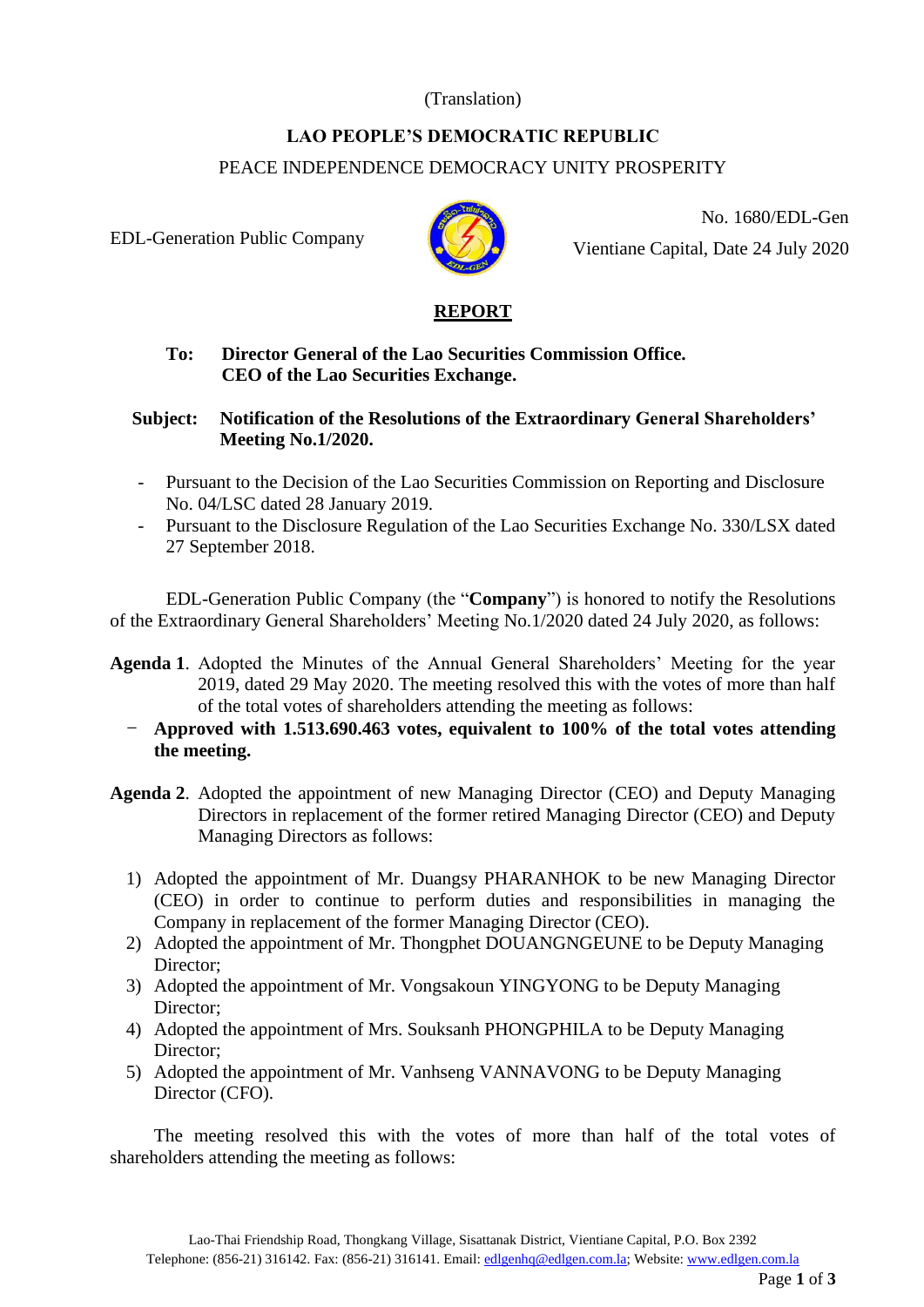#### - **Approved with 1.513.690.463 votes, equivalent to 100 % of the total votes attending the meeting.**

- **Agenda 3**. Adopted the appointment of new Vice Chairman and Director of the Board of Directors in replacement of former retired Directors, the determination of authorised persons who can sign to bind the Company, and the term of office of the Board of Directors as follows:
	- 1) Appointment of Mr. Chanthaboun SOUK ALOUN, Acting Managing Director of Electricite Du Laos (EDL), to be Vice Chairman of Board of Directors in replacement of the former retired Vice Chairman.
	- 2) Appointment of Mr. Duangsy PHARANHOK, Managing Director (CEO) of EDL-Generation Public Company, to be a Director in replacement of former retired Director.

Determination of the authorised persons who can sign to bind the company is as follows:

- a. Any one of the Chairman of Board of Directors, or the Vice Chairman of Board of Directors, or the Managing Director (CEO) signs alone with the company's seal affixed; or
- b. Any two directors jointly sign together with the company's seal affixed.

The determination of term of office of the Board of Directors shall be no more than two (2) years beginning from the Extraordinary General Shareholders' Meeting No.1/2020.

The meeting resolved this with the votes of more than half of the total votes of shareholders attending the meeting as follows:

- **Approved with 1.513.590.464 votes, equivalent to 99,993% of the total votes attending the meeting.**
- **Disapproved with 99.999 votes, equivalent to 0,007% of the total votes attending the meeting.**

**Agenda 4**. Adopted the amendments to the Company's Articles of Association, namely Article 9: Directors and Article 12: Board of Directors as follows:

- 1) Amendment to Article 9: Directors: Updates on names and details of Directors.
- 2) Amendment to Article 12: Board of Directors: Update name and details of Vice Chairman.

And authorised Managing Director and/or any person entrusted by such person to amend the Articles of Association of the Company as per the amendment details above, including the authority to amend the Articles of Association according to recommendations and/or orders of the Enterprise Registration officers and/or the officers of the Lao Securities Commission, and the Lao Securities Exchange.

The meeting resolved this with the votes of more than two-thirds (2/3) of the shareholders attending the meeting; and more than 80 percent of the total paid-up shares, as follows: